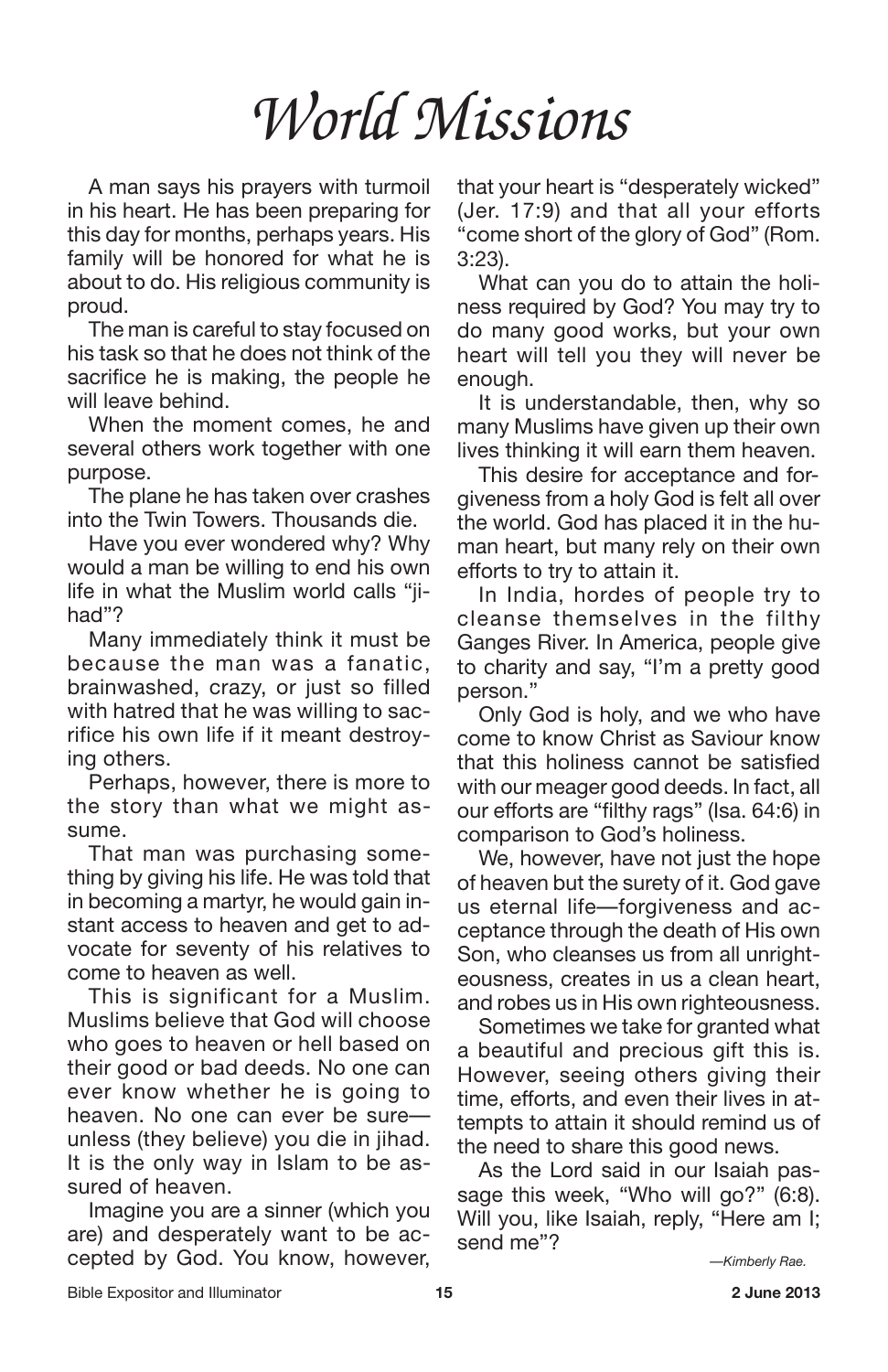When I lived in a third-world country in South Asia, one thing that was disturbing was the water situation. Lack of knowledge about sanitation caused terrible sickness and even death.

One person might be using the river as a bathroom while another person might be collecting water to cook with. It is no wonder disease was an everpresent problem.

One way missionaries reach out is by providing the physical felt needs of people as a bridge to reach toward their spiritual needs. This is a biblical principle, as shown in James 2 and in Jesus' teaching to do to others as we would have them do to us (Matt. 7:12).

A great way to open doors to ministry is through clean water. Missionaries dig wells or provide the resources for wells, and suddenly a village that once only knew contaminated, filthy water now has clean water to drink.

Women at Risk International is one ministry that has used well-digging as a way to reach out to the lost. Their efforts were resisted in one place, but a little God-given creative thinking had great results.

The founder of Women at Risk International (www.warinternational.org) tells the following story.

"In this village, our savvy national partners made a vital decision. They drilled a well at the Hindu temple. Yes, you heard me. Downright shocking? Downright brilliant! Before, there was a lot of complaining about all the Christian widows and talk of kicking them out. 'Feces' were put in one of our 60 wells. Then our 'few good national men' offered 'clean water in the name of the Christian God, Jesus' to the local Hindu shrine. So, the whole village gathered for the drilling and

dedication by Christian male leaders, who spoke and prayed (read: preached) about the God called 'Living Water' and how he wants even Hindu men and women to know him. Next time there were complaints about Christian widows, the Hindu elders told the complainers to shut up or move out themselves."

What a beautiful example of how the gift of clean water can give an opening to tell about the Living Water!

We have been given a much greater gift than just clean drinking water. Those of us who have accepted Christ have been given the living water of salvation. This water is not like the water of the world, which promises to quench our thirst but never satisfies. The world's water carries within it the disease of lust and sin. It offers pleasure when tasted, but it ends in death for eternity.

We, however, have life-giving water for this life and eternity. Having been given such a gift, why are we not telling others about it?

If we were sick from bad water and someone built us a well, would we not tell people about it? Would we not be praising the person who built it?

We who have the living water should be sharing it with others. As this week's passage says, we should be drawing water out of the wells of salvation with joy (Isa. 12:3) and praising our God for all the great things He has done!

People are drinking deeply of the water of this world and not finding sustenance. Let us bring them to the Master, the One who once sat by a well and offered something greater than the water within it (John 4). Let us offer them a drink of the water that satisfies forever!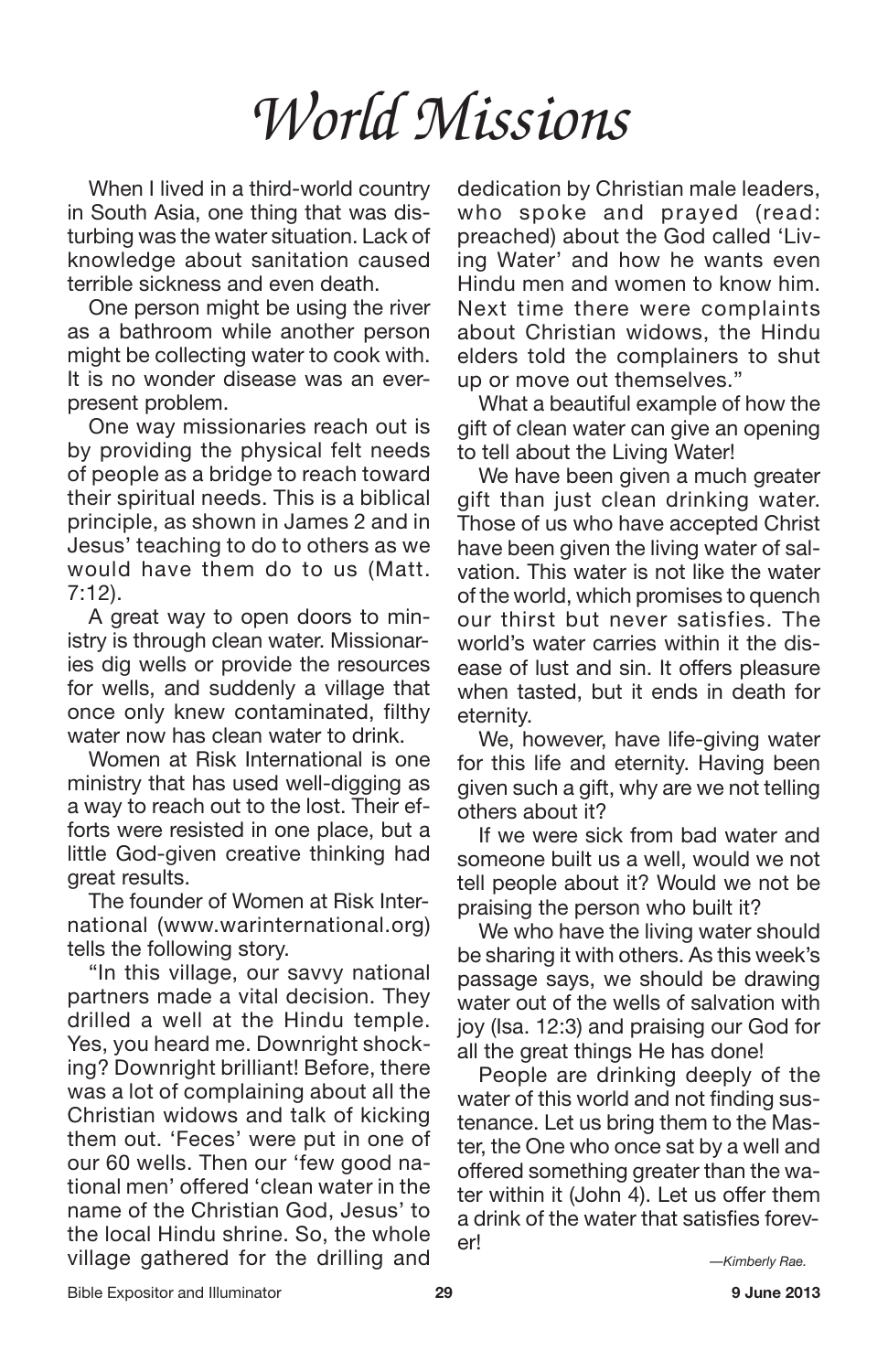In Brazil, a missionary watches with sadness as devoutly religious people light candles in the hopes of sending loved ones to heaven through their efforts. They used to light real candles. Now, with the arrival of technology, they can simply put a coin into a slot and watch a virtual candle be lit on behalf of the dead.

If you were to talk with such a person, someone whose "fear toward [God] is taught by the precept of men" (Isa. 29:13), he would likely want to talk about the similarities between him and you—how religious you both are, how devout.

However, there is an important difference between being religious and being saved—a difference that decides eternity.

True Christianity is the one faith that is not man-made, that does not rely on human effort to gain access to heaven through good works. "For by grace are ye saved through faith; and that not of yourselves: it is the gift of God: not of works, lest any man should boast" (Eph. 2:8-9).

The person who lights candles, or goes to church, or sings in the choir is exactly the same as the murderer or adulterer or thief in his greatest need—all are sinners in need of salvation.

When evangelizing, we need to consider the assumptions a lost person might have when thinking of salvation.

Those who think they can look and act religious to attain heaven need to hear of God's holy standard and how all our good works are "filthy rags" (Isa. 64:6) in comparison.

On the other hand, if we are talking to someone who is a "sinner" (we all are, but we often see certain people as bigger sinners than others), we need to be careful not to communicate merely that he needs to "straighten up" before we (or the church, or God Himself) will accept him. If a lost person begins thinking that he has to start acting like a Christian before he can become a Christian, he may end up looking outwardly religious without ever encountering salvation.

As a smart person once said, "You don't get cleaned up to take a bath!"

This is not to say we should talk only about warm and fuzzy things and never speak of God's standard of holiness. No, a recognition of our sinfulness is essential for repentance and salvation.

The problem comes when an unbeliever gets the idea that acting in outwardly religious ways, rather than having a personal relationship with Jesus Christ, is what saves him.

When it comes to evangelizing, convincing people that specific things about their lives need to be changed is not the first priority. As Isaiah 29:16 says, it is turning things upside down.

The first and most important thing a lost person needs is not to stop stealing or to stop lighting candles or to stop having an immoral lifestyle. Those changes are a *result* of God's salvation and saving grace, not a *prerequisite.*

The first thing a person needs is salvation! God will then give the lost a new heart. And within it He will give the Spirit and the strength to make the changes that please Him.

Let us always remember that, first and foremost, people need a relationship with God. Our actions are the fruit of that relationship, not something we do to earn it.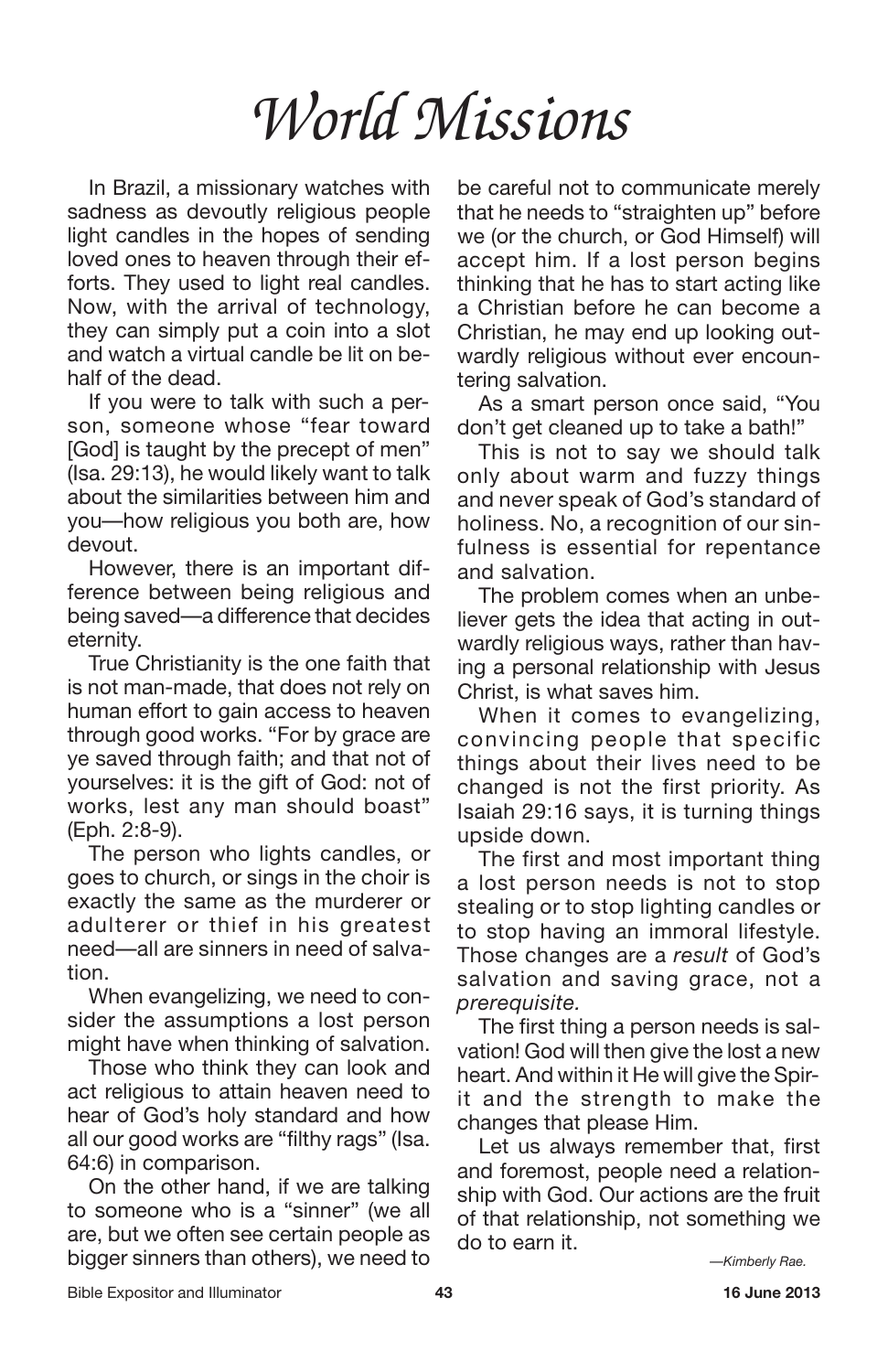When God creates the new heavens and new earth, do you suppose He will begin His creation and then leave it to finish itself over millions or billions of years? Will the lion begin by hunting the lamb but then gradually soften and change his appetites until they can rest together without conflict?

This is a ludicrous thought. Yet many Christians have accepted that God did just that when He created the earth the first time. These Christians are willing to edit their faith to look intelligent before their current society's ideals.

This is not a new idea—compromising beliefs to match society. Many cultures have done it, combining new religious ideas with ancient superstitions.

Many Americans have collected philosophies from multiple belief systems to create their own brand of "spirituality" that answers to no one but themselves.

Brian T. is a Christian man who teaches in a high school in North Carolina. Two of the other teachers, who claim to be Christians, teach theistic evolution. They care very much about scientific "research." As he sees it, they care about making God look good in the face of modern science.

But "the wisdom of this world is foolishness with God. . . . The Lord knoweth the thoughts of the wise, that they are vain" (I Cor. 3:19-20).

God has no interest in mixing the truth of His Word with current societal beliefs. He wants His children to be willing to look like fools before a world that considers itself wise.

Brian struggles with frustration over the influence these other teachers are having in his school. "I see the impact of teachers saying they believe God but they don't really believe His Word

. . . kids seeing someone saying God's Word doesn't really mean what it says."

How does mixing the biblical account of Creation with modern science undermine our witness?

- •It denies God's glory in creation.
- •It exalts man's knowledge over God's wisdom.
- •It robs the beauty of God's creation and credits it to chance.
- •It undermines the authority of God's **Word**
- •It encourages the separation of religion from other aspects of life.
- •It makes Christianity irrelevant to most of the world.

Brian says, "We live in a culture that, rightly so, appreciates genuineness. It appreciates the lack of hypocrisy. It's looking for people who are real. And when someone says they believe the Bible, and then bends over backward trying to squeeze something unbiblical into the Bible, then people recognize that it is not real, not genuine, and they're not drawn to it.

"Study the Word of God to know what God says about the issue," Brian says. "And if God is clear, 'let God be true, but every man a liar'" (Rom. 3:4).

Science continues to change, but God's Word has not changed. We can place our confidence in Him, and this confidence honors Him better than trying to appease the world. The world does not need appeasing; it needs the truth.

God deserves glory and praise for what He has made. We should encourage people to see God's hand in the beauty of creation all around them. Our confidence in God, against current opinion, is genuine and stands strong. This is not just appealing; it is right.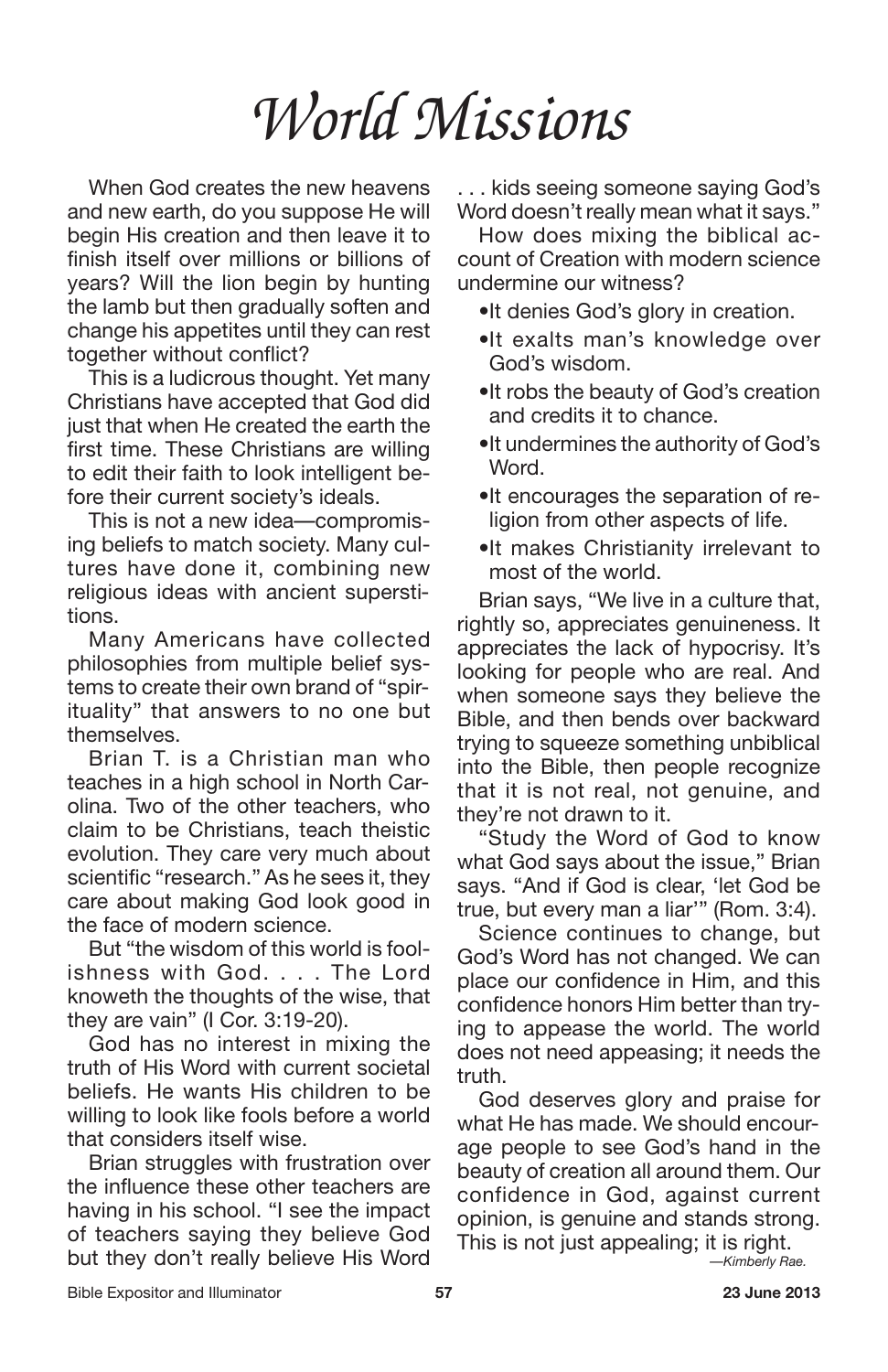As missionaries in South Asia, we were blessed with many Muslim friends. Some of our Muslim friends wore head coverings; some did not. Some followed the strict prayer times; some did not.

I asked several of them whether they had read the Koran, their holy book. Each told me he had read some but not all of it.

I was stunned. How could they say they were Muslim if they did not care about doing what was required of them? As I got to know them better and asked more questions, I came to the conclusion that many of my Muslim friends were following only the rules that would keep them in good standing with their family and their religious community.

Many of them were not seeking God—either to please Him or know Him. They believed He could not be known. They also believed they could never be sure of going to heaven. I think many of them today are living with the uncertain hope that, in the end, God will look at their good works or their good intentions and decide they were not bad enough to send to hell.

This is a very interesting viewpoint considering that, according to one Muslim belief, missing even one of the five prayer times condemns a person to eighty years in hell.

Considering all of this, one must conclude that their true beliefs about God are different from what their taught belief is.

For Christians, it can be the same. There are many, many people who come to church only on Christmas and Easter, who say they are believers, but who, in the end, are hoping that God will decide they are not bad enough to send to hell.

A person like that cannot be a good missionary—not on a foreign field and not in a workplace in America.

Like the Israelites in Ezra's time, we need to prioritize keeping the commandments in God's Word foremost in our lives. These should be obeyed—and all the better if they are obeyed with joy.

Also, our love for God and our gratitude to Him should overflow, so that we offer more than just what is required. Like those who gave freewill offerings in the Old Testament, we too can give extra to our God.

Our freewill offerings could include giving money above the required tithe, performing ministry beyond regular worship, taking a missions trip during the summer, or giving up a lunch break to talk with a lost person or a discouraged believer. It is a great witness to others to see people who are giving beyond what is required out of love for their Saviour.

Had I been a seeking lost person in Indonesia, my relationships with those nominal Muslims would never have inspired me to look into Islam. In the same way, how we live is important to our witness.

Joyful obedience and genuine devotion to a true and living God may be the salt that makes a lost person thirsty to find out more. When he sees that you would rather serve at a church activity than join him at the bar on the weekend or that you enjoy worshipping rather than sleeping in on Sundays, it speaks of your Saviour in a way that gives power to the words you speak in His name.

So let us be Christians that serve and give "not grudgingly, or of necessity: for God loveth a cheerful giver" (II Cor. 9:7). Through our living testimony—our devotion that is based on love and not just duty—others may come to love our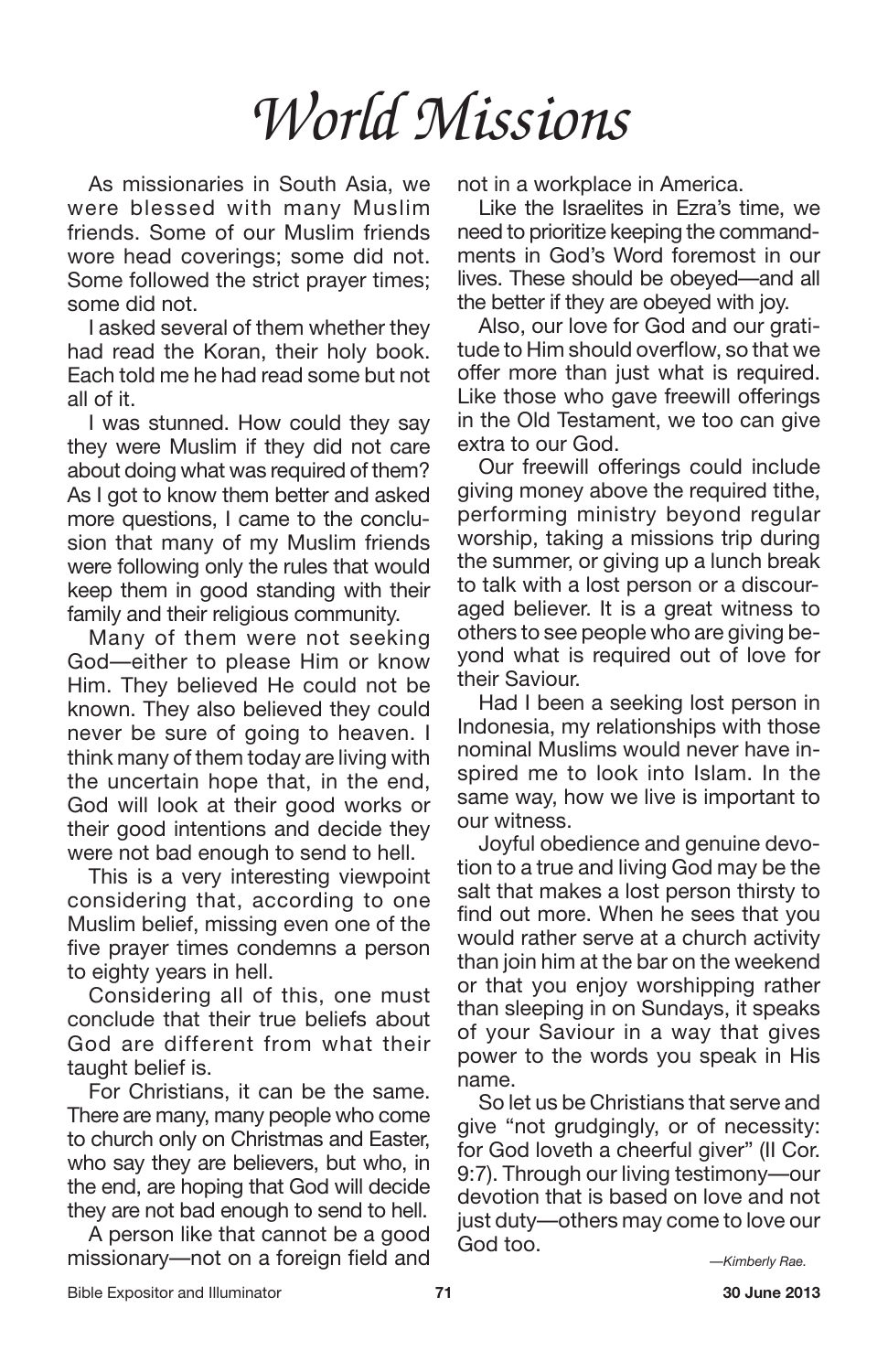To have something new, like a new foundation (Ezra 3:10), something former must have gone. Often it means something was destroyed.

This is difficult. It is hard to let go of something that worked or was loved. Yet sometimes God removes the old, good thing to replace it with something better. A method or program that worked fifty years ago may not be the most effective way to minister now.

God cares about our growth in our relationship with Him. It is a temptation sometimes to base ministry on the most effective thing we have done or even to base our spirituality on the time we were closest to God. But living in the past does not bless us or our ministry.

We need to keep learning about God and how He works, and we need to be willing to let Him sometimes replace old "temples," old ministries and programs, with new foundations.

I remember a church near my teenage hometown of Powder Springs, Georgia, that was having a conflict. Their congregation numbers were expanding (a great thing!), and this resulted in the present church building being too small.

Some of the church wanted to build a new church to accommodate the growth. Others loved the old church building and did not want to change.

They had meetings. They argued. Was the church going to split over this issue? It became a bad testimony to the nonbelievers in the area.

Finally, God intervened. One night the foyer of the old church building was struck by lightning. Charred remains left the church with little option other than to build something new.

The old building was not bad. It had been used greatly. But it should not have been kept at the expense of God's continuing work.

The people built another building. Over the years, that church's ministry has continued to grow. They are now a large, thriving ministry because they did not refuse to build a new foundation when it was time.

This happened on a much larger scale in China. After Hudson Taylor first reached the interior of China with the gospel, more missionaries followed, doing a great work.

When war came, missionaries in China had to flee or face life (and sometimes death) interred in prison camps. After the war, the Communists determined to destroy Christianity in China forever.

China closed. Missionaries were no longer allowed. People feared what would happen to the gospel presence in closed, Communist China.

Finally, after decades, the day came when China opened again. The world was shocked to discover that the Communist takeover and the expulsion of missionaries had not hurt God's work there at all. Instead, it had brought out the strength of the national believers. God's work there did not just grow; it thrived.

In 1925 there were thousands of missionaries in China and an estimated 500,000 Christians. Now there are an estimated 50 to 100 million believers in China, many of them risking their lives to go to church, read the Bible, or share their faith.

The destruction of something good was not a disaster. God had a new plan. Now we all can shout in praise to God over this new foundation that has been laid in China.

As hard as it is, do not despair when God removes something good. He may be planning to replace it with something even better.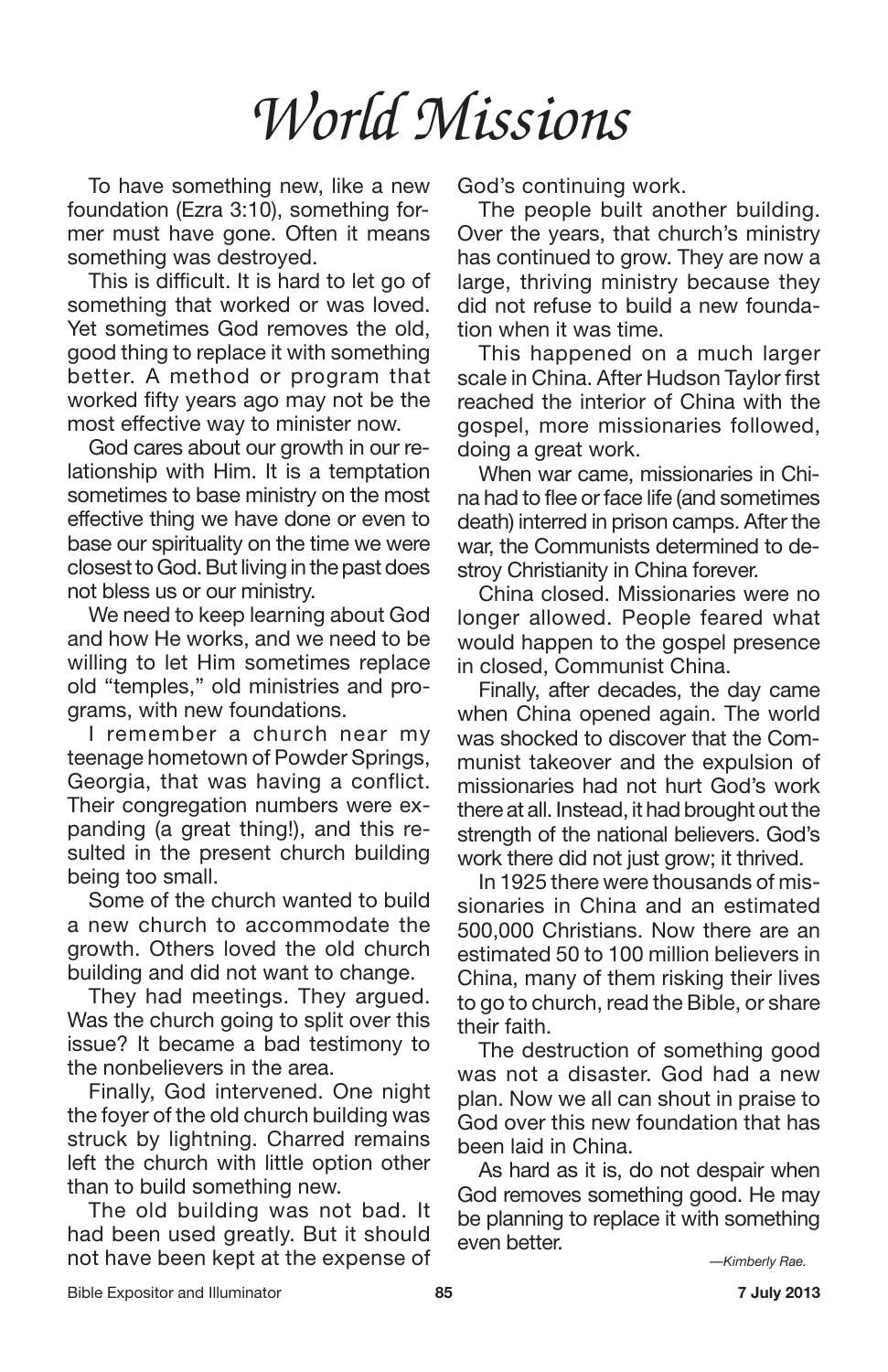The Israelites had been taken captive by cruel Babylon. They endured years of worldly influence (Dan. 1), persecution (chap. 3), and hatred (chap. 6).

Now, suddenly, the king's heart turned, and he sent captives back to restore the temple. Not only that, he funded the entire operation!

God did the impossible. It is no wonder the people rejoiced!

God turns the hearts of kings according to His own purpose (Prov. 21:1). Sometimes He raises up kings who persecute His people, refining and strengthening them. Other times He brings in leaders who support His people, and this also carries with it tests and temptations.

Missionaries and ministers need to train disciples not only for the present but also for how to live when the tide changes.

Any given group of believers will most likely be in one of three categories within their culture:

1. Persecuted and rejected

2. Delivered and restored

3. Enabled and resourced

(There are of course many subcategories within these.)

For a moment, let us look at a rare event in history when people experienced all three categories within their lifetime, just as the people of Ezra's time did. These would be the believers in Rome during the fourth century. For three hundred years after Christ's death, His followers were despised, tormented, tortured, and killed. Then, suddenly, Rome's emperor converted to Christianity. Hallelujah—no more persecution! The emperor then not only endorsed Christianity but also made it the official religion.

Christians need to know how to live a godly life under the specific temptations of each of these life settings.

*1. Persecution and rejection.* Believers will struggle with fear and discouragement. They need to know how to live strong, be willing to face pain and loss for the cause of Christ, and be willing to face rejection from their culture as they stand firm in their faith.

*2. Delivered and restored.* This is a wonderful time, a time many in our present world hope for. When it comes, God's family should rejoice! Then we should spread the news of God's goodness while remaining firm in doctrine and spiritual purity despite the new freedom.

*3. Enabled and resourced.* In this setting, it is easy to get lazy and careless in our faith. When believers are accepted or even looked up to, the temptation is to focus on outward appearances, forgetting to maintain a close relationship with God; or to slip downward into nominalism, just going through the motions while letting go of important matters of biblical obedience. There is also the temptation to compromise biblical truth to maintain acceptance of the version of "Christianity" that is currently acceptable.

Where are we in our culture? How do you view the Christian situation under America's present leadership? What specific temptations is the church facing? Can you think of specific biblical instructions or promises that would help believers be strong in their faith during our present time?

As believers who have been given the Great Commission, we should be living by example in our present political climate. We should also be prepared with the truth when the political situation changes.

Are we doing so? And are we preparing other believers as well?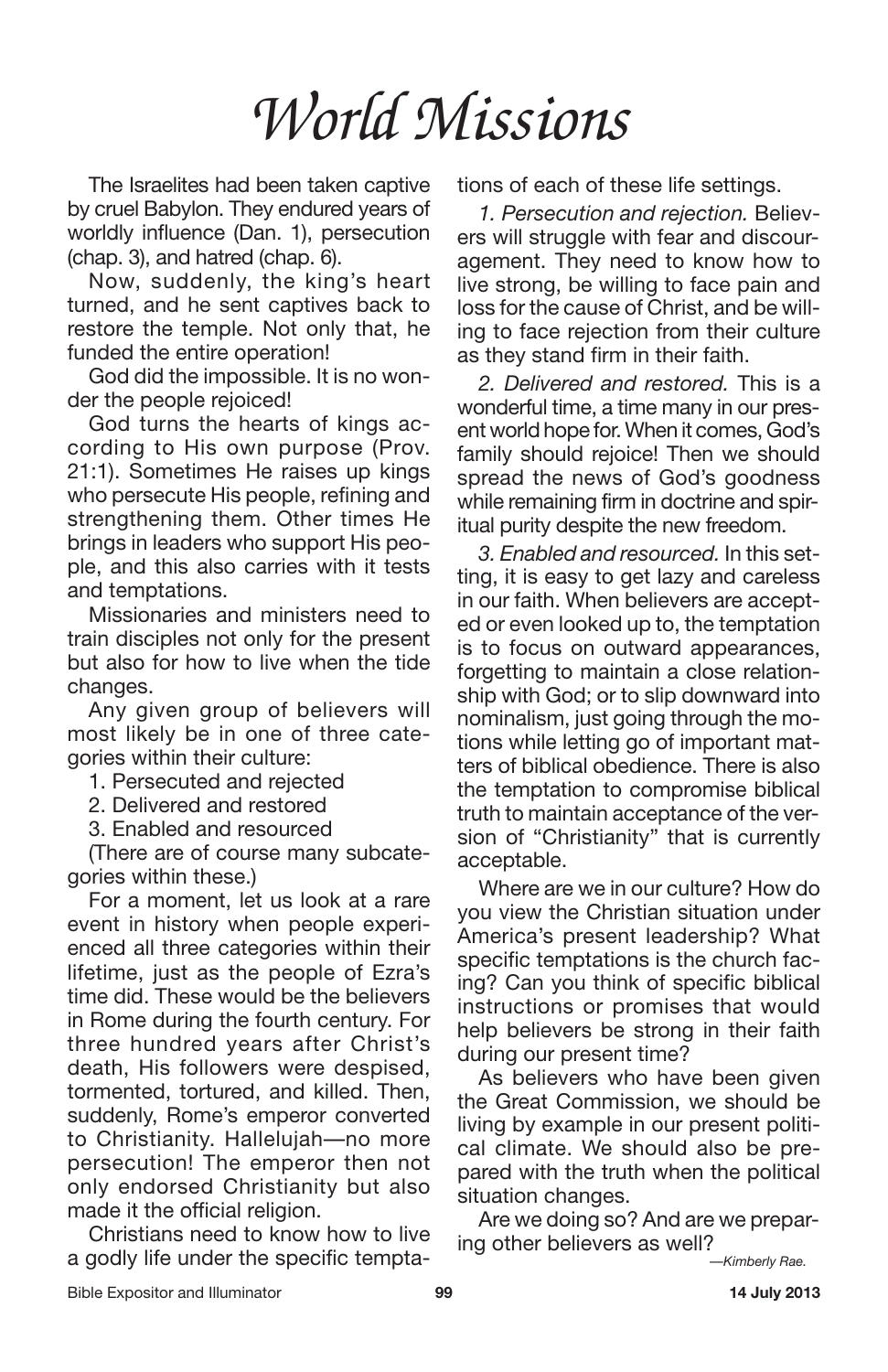When we were missionaries, one reaction we commonly noticed was that people felt sorry for us. When people heard about our lives in third-world countries, they would feel bad for all we were "missing out on."

It is true that at times we felt we were missing out (when we were feeling sorry for ourselves). However, what we gave up was not even close in comparison to what we gained. As missionaries with "less," we got to see God at work more.

Being in need was a blessing. It did not seem so at first, but we learned that being in need meant we had to come to God with our impossible requests. Then we got to see Him regularly provide in amazing ways.

Our needs stretched from the huge like the time we were undersupported \$700 per month and could not return to the mission field unless God did something amazing (which He did)—down to the small—like when we needed diapers.

When our daughter was a baby, we were about to run out of diapers. Finances were tight, and for some reason I sensed I was supposed to wait— God was going to provide. The stack got smaller and smaller. We were down to five, maybe three.

That night we got a phone call from people I had never even met. They said they had a bunch of extra diapers and were going to bring them over that night. They were even the right size!

That incident was so small and seemingly insignificant, but for me it was a beautiful lesson in trust. We need to see that God cares about the smallest things in our lives because He cares for us. I would not trade that firsthand knowledge for any financial security or horde of possessions.

George Mueller was a man God used to show this beautiful concept to the world. Mueller ran orphanages filled with hundreds of children and never once asked for money. He prayed about all his needs, sometimes sitting at a breakfast table full of hungry children, thanking God for food that had not yet arrived at their table.

And every time—every single time— God provided for them all.

We humans naturally want security. We do not like the idea of being in such great need that we have to fast and pray and plead with God for deliverance. But think of the results of such times!

There is a lesson for all believers in this week's Ezra passage. We look at current times and fear persecution in the future. We fear that our security might be threatened. We fear that our resources might be taken, our voices silenced.

God does not want us to spend our time worrying about what we need (Matt. 6:25-34) or scrambling to make our world protected and secure (cf. Isa. 43:2). He wants us to humble ourselves, to recognize that everything good comes from Him, not ourselves (Jas. 1:17), and to call out to Him for provision.

For example, right now I am facing the possibility of brain surgery. Has God forgotten me? Should you feel sorry for me? No! On the contrary, this is a beautiful opportunity for God to show His goodness and for me to honor Him by my trust.

Need is not something to feel sorry about. Rather, it is an opportunity for us to cry out to our God and for God to show Himself in mighty ways—ways that will bring Him glory not just in our own hearts but also in our testimony and our witness, drawing others to Him as well.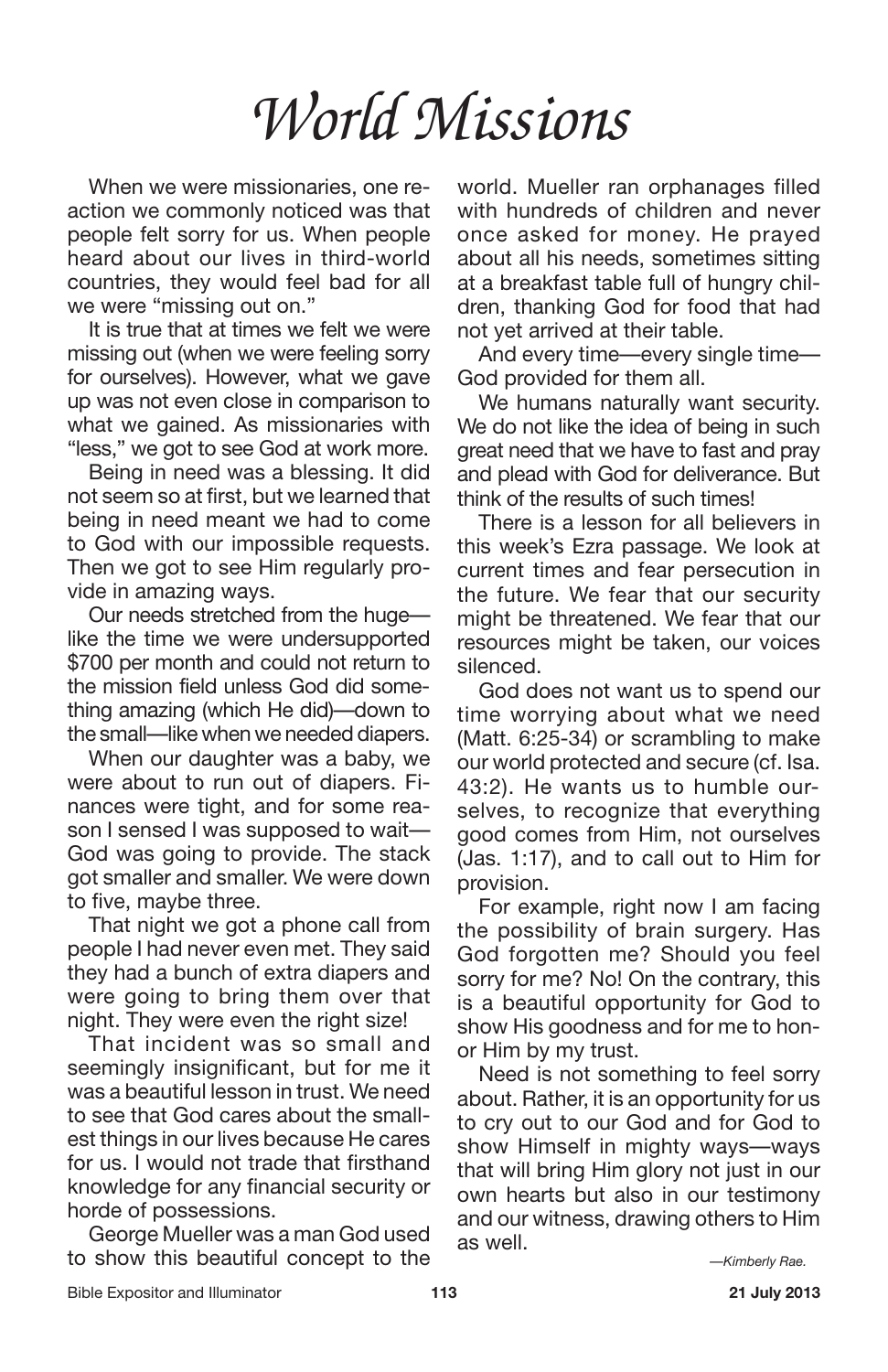God tells us to maintain a standard of holiness, setting ourselves apart. In different countries and different cultures, the concept of holiness may be the same, but the practical application of it can be quite different.

This is very important to consider when ministering in another culture. What is a holy lifestyle in their eyes? What do they see as unholy?

It is important to God that we take another's viewpoint into consideration and conform ourselves for the sake of our testimony (Rom. 14).

This is sometimes more complex than it might seem. Modesty, for example, is just one aspect of holy living. While in Bangladesh, it was immodest to show shoulders, upper arms, or ankles.

In Hong Kong, it is important to cover the neck but not so important to cover the legs.

In Uganda, it does not matter whether the skirt comes to the ankles or not as long as it is a skirt. Only prostitutes wear pants.

Back to Bangladesh again, their sign of prostitution was wearing an anklet on each ankle. Or maybe it was one anklet rather than two—I cannot remember. Best not to wear any, I think!

It got very complicated and frustrating at times, but we kept analyzing and praying and studying. We wanted to live as a holy presence in each culture so that our witness would not be tarnished.

We failed at this one time in Kosovo by holding hands in public.

We succeeded in Indonesia by never, ever doing so.

Once when we were discussing culture with the Muslim students in a university class in Indonesia, we asked them what parts of their culture they would keep and what parts they would not keep if they were to move to America.

We then went on to use the opportunity to give our own answers. We discussed the things about American culture that we did not like (partying, immorality, drinking, bad TV shows, and such) and the things about their culture that we appreciated (taking care of the elderly, hospitality, and such).

The students were shocked to find that the unholiness they disliked about Western culture was the same unholiness we rejected. They assumed all Americans were alike, living the lifestyle they saw regularly on TV.

What a joy it was to explain to them our desire to live in holiness to the Lord and to have them believe us because for the past two years we had lived a holy life in front of them!

That day I understood that living a holy life is essential to having an effective witness. Our Asian friends had been trained since childhood to see all Americans as immoral. They were not likely to believe our words the first time we spoke to them. However, because we had lived among them and they had seen our lives, they believed us.

The struggling and trying and asking God about so many small, frustrating aspects of life there were worth it. Asking these questions, especially when desiring to minister to another cultural group, is extremely important. Small things make a big difference! It is worth it to change—no matter what is necessary and no matter how uncomfortable it may be—to fit a culture's understanding of holiness so that when you speak of God, your witness is not hindered by your lifestyle.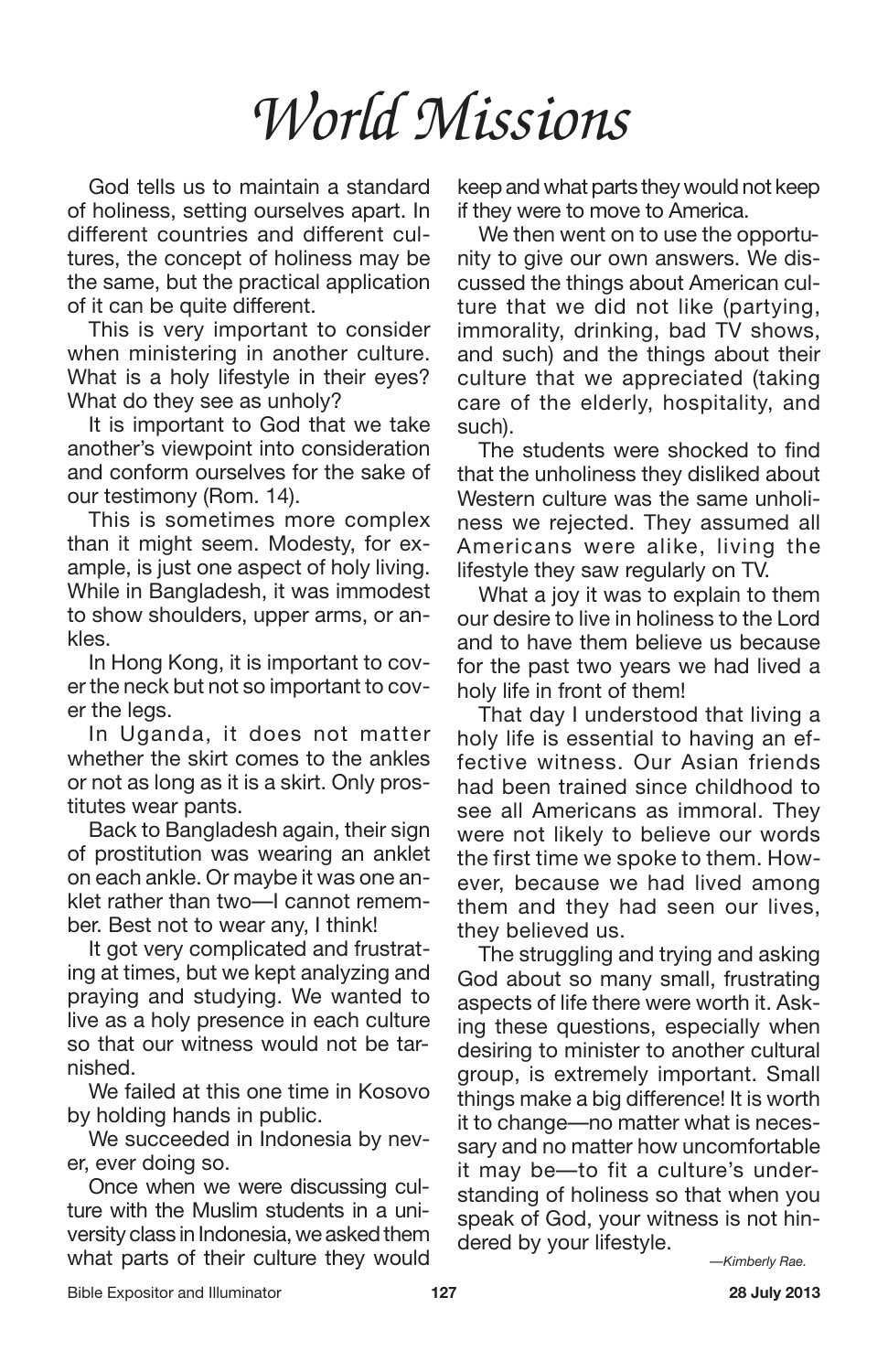"Kids don't understand the deep meaning of rituals."

"Let's have a separate children's program so that they won't distract from the ceremony."

"Wait until they're teenagers or older to introduce deep truths."

We may hear such statements in church, but rarely in the Scriptures do we find a pattern for church, ministry, or growth in the Lord that has groups divided by age. On the contrary, God often speaks of doing things together as families, with the children joining with the adults and having the opportunity to ask questions. For example, during the Passover Feast (Exod. 13:14), the ritual was an opportunity for children to ask questions and for parents to tell the story of God's faithfulness.

What better way to apply this idea than a fun family campout?

A campout may seem off the subject, but it is exactly what the people of Israel did during the Feast of Booths. They had to collect natural materials, make small huts, and then live in them together as a family for seven days (Lev. 23:33-43). This was not a time of complaining about not having the usual amenities or of wishing they could get back to normal life. No, the Bible says, "There was very great gladness" (Neh. 8:17). They were having fun!

And within the fun, wonderful spiritual lessons were being taught in a noninstructional setting.

Imagine your family having a weeklong campout each summer. The kids would look forward to it all year. When it was time, you would set up camp in your backyard (no big costs for vacation packages that end up with everyone worn out). Your entire family would stay in one tent. There would be fun, active times and also relaxing downtimes.

You would have special moments of instruction that just do not come during the regular hectic pace of modern life. Your kids would ask important questions. They would open up about their lives, maybe even explaining some of the temptations they face. You would have the opportunity to respond to their questions and especially to tell stories of God's goodness and faithfulness to you over years past.

God intended the Festival of Booths to be a joyous, multigenerational way of remembering His goodness and passing on His truth. This is an important facet that is sometimes missing in churches. We have programs for all different age-groups; often the moment we enter the church building, families split in many directions. God, however, likes to see families worshipping and serving Him together.

Have you ever ministered to others with your entire family? Have you ever considered going on a family missions trip? The lifelong and eternal advantages cannot be measured. Not only do children learn how to serve by following your example, but they also see firsthand that God is using you and continuing to teach you. It is a fun way to pass on a godly heritage from one generation to the next—something that is deeply important to God (Exod. 10:2; Deut. 6:7; Ps. 78:4; Joel 1:3).

Sign up for a missions trip, or set up a tent in your backyard! Take the opportunity to spend real time with your family in a setting that allows for curious questions and God-sharing stories.

Like the Israelites, you will most likely see a "very great gladness" (Neh. 8:17) as a result. You might even hear your children asking to do it again next year! *—Kimberly Rae.*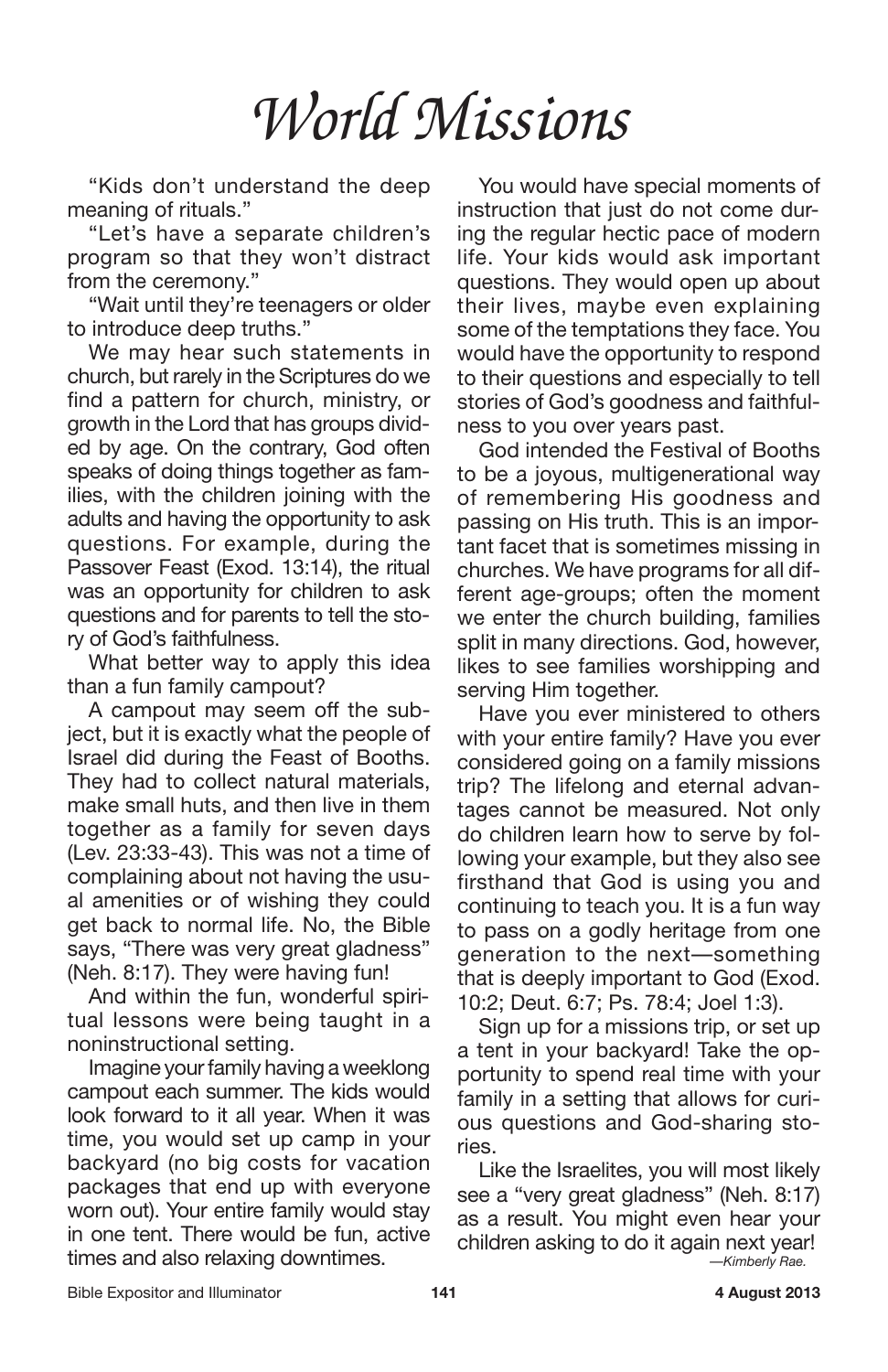Though we live in the age of grace, God makes it clear that unrepented sin will result in consequences.

This is not acceptable within the bounds of tolerance or political correctness. Our present culture likes the concepts of mercy and understanding love. It does not like the concept of negative consequences in punishment for evil behavior.

Though both sides represent aspects of God, to focus on one and reject the other misrepresents God—a tendency that can creep into even our churches without our awareness.

For example, sometimes with children and teens we want to show compassion for their sins and faults. We thus end up rescuing them from consequences or refraining from punishment out of a desire to show grace.

As a result of this, however, children may grow up within the church feeling no righteous fear toward God and no fear in regard to their sin. They can do whatever they want, knowing they will be "forgiven"—bailed out by their parents or church.

My friend Shelly Lantz was one such child. Though she grew up in a Christian home, she got involved in doing drugs, then selling drugs. Her parents, wanting her restoration, continued to help her. Shelly says their doing so enabled her to continue her life of sin. It did not help her at all.

Shelly ended up in prostitution and worse. Finally, when she was arrested in Turkey, her parents painfully decided they would not pay the money to bail her out this time.

Shelly spent three years in an international prison. There, in solitary confinement, with only a Bible that had been smuggled to her by a Christian couple, Shelly truly repented. She got

right with God and gave her life to Him.

Now God is using Shelly to reach out to others. (If you would like to hear her story, go to www.thechristiancarguy. com, click on the link Podcasts, then click the one titled "Truckstop Trafficking.") She tells parents to allow their children to suffer consequences for their behavior. Do not enable them to continue in their sins.

As believers and as ministers, sometimes it is easy to pretend away our sinfulness, cloaking it with outward righteousness. But the truth is that we all are desperately sinful. In our flesh dwells no good thing (Rom. 7:18). How will the future generation learn to deal with their very real sinfulness if we teach by example that sin is something to ignore, or to cover up, or to resolve as quickly and quietly as possible so that no one knows about it?

This is not God's way. If we truly humbled ourselves, we could admit our own sinfulness, confess when we do wrong, and ask for forgiveness. Then God would get the glory even in this, as He deserves. Then we could allow our children (or our spiritual children in ministry) to suffer the consequences of their own sin—not worrying how it may look or who may talk—so that they too might see that true repentance is the best way to live.

Our lives will be better if we recognize—personally, as a church, and as a nation—that anything less than hell is grace from God and more than we deserve. Instead of hiding from sin or getting angry that someone noticed we are sinners, we will then humbly admit our true selves and thus give greater glory to God's grace within us. What a great testimony that will be! *—Kimberly Rae.*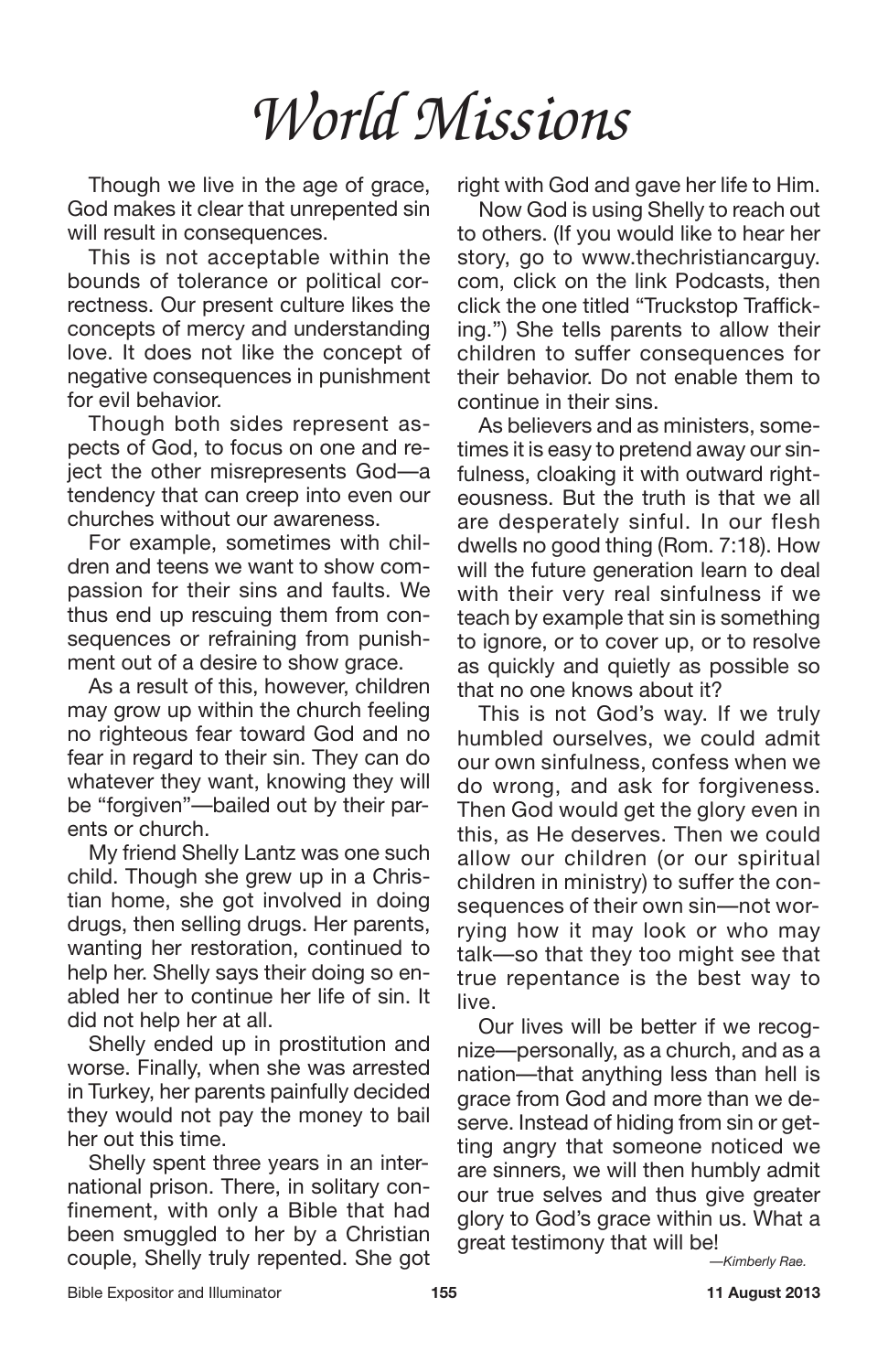This was such a special event. All the people rejoiced—and with good reason. Almost one hundred years earlier, the small group of exiles had returned to rebuild the foundation of the new temple (lessons 5–9). Now the wall was also rebuilt, and they were dedicating their new, hopeful future to God.

It was not just the priests and Levites who came. No, all the people were there, shouting with joy and praising the Lord not only because God is good but also because they got to be part of what He was doing.

There are lessons for us in this passage regarding ministry.

It is worthwhile to note that all the people were involved. When there is a new project to be done in God's work, there is a tendency to have only the "experts," the missionaries or leaders, be involved. Allowing others to help in both the decision making and the carrying out of decisions involves risk.Beginners will make mistakes. The work may not look as professional or run as smoothly.

However, using only the missionaries or leaders to do a work means missing out on a very important part of God's work—a sense of ownership as those in the body of Christ work together, each person doing his part and finding joy and fulfillment in it.

Do you think the people in this week's passage would have rejoiced so strongly if they had been mere spectators while others got involved or if they had been prohibited from joining in the work because of their lack of experience or training?

New believers, beginners, and all agegroups need the gift of being involved in God's work. Just as training children to "help" fix the car takes extra time and effort, so mentoring and guiding new disciples takes extra work and effort.

But it is worth it. Jesus certainly thought so—He spent His entire three years of earthly ministry mentoring the twelve men He had chosen to follow alongside Him. These men had much to learn and were far from perfect. They argued about who was the greatest; they even ran away in the face of their biggest test.

Jesus patiently continued to lead them, however, and the New Testament is filled with the work His disciples continued to do after their Leader moved on.

High in the mountains in South Asia, the churches are called "Jesus houses." They were built by the nationals, with their building materials and cultural design.

The evangelizing missionaries to that area did not start a work that only they could maintain. They did not create miniversions of their churches back home, full of materials and structures that would imply God was the foreigners' God and could only be reached through the foreigners' culture and methods.

These Jesus houses do not look like typical American churches—no bricks, no steeple, no altar or podium. There are not even pews or chairs.

But they are full of believers who know God personally, who have been redeemed, and who have joined in God's mighty work to reach the nations. They are involved in the work and feel a sense of ownership in it. And their rejoicing is a testament to the world.

Training disciples is not just teaching doctrine. It includes the vital ministry of mentoring, of bringing new believers alongside and getting them involved in what God is doing. As we give them a sense of purpose as part of the body of Christ, the result will be the rejoicing of all.